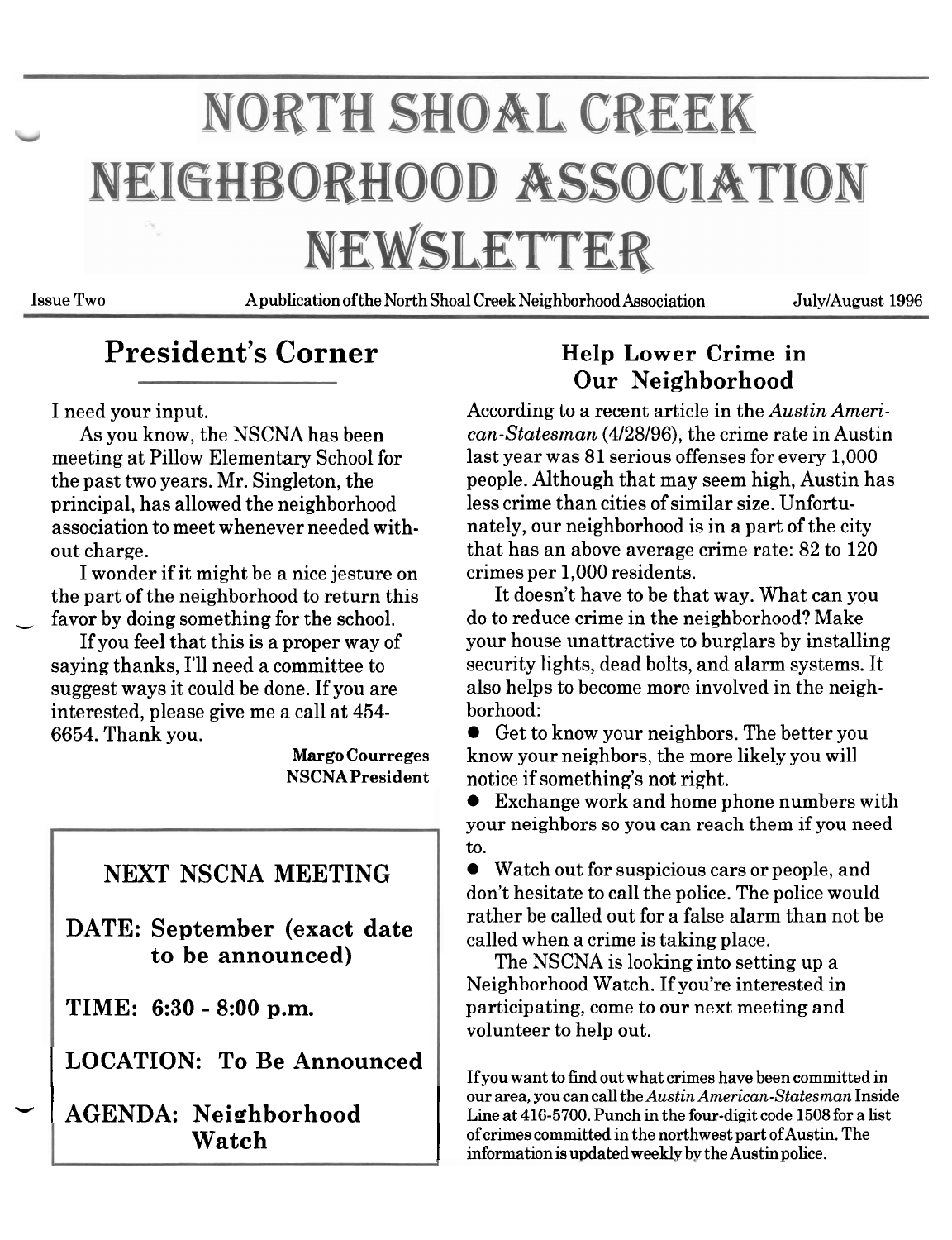## Yard of the Month

Whether you consider it a labor of love or just hard labor, a beautiful yard can take a lot of time and effort. Therefore, the NSCNA wants to recognize residents who keep their yards attractive and wellmaintained.

Starting in August, the NSCNA's Yard of the Month program will begin.

#### Guidelines

1. There will be one winner in the neighborhood each month.

2. **A** sign announcing 'Yard of the Month" will be placed in each winner's yard for one month (with the resident's permission). Each winner will also be announced in the NSCNA newsletter.

#### Judging

1. Winners will be selected by the Yard of the Month Committee.

2. A yard may win only once during a 12 month period.

#### Nominations

1. Yards must be nominated to be considered.

2. Anyone may nominate a yard, including their own.

3. Nominations must be made by the 15th of each month to the committee chairperson.

4. Nominations do not carry over from one month to the next.

5. **A** yard may be renominated each month, but if it wins it will be ineligible to win again for 12 months.

Nominations for September's Yard of the Month are due by August 15. Until the judging committee is established (the chairperson's name and phone number will be announced in the next newsletter), call Pam Penick at 302-3467 to nominate a yard.

## **Call for Judges!**

**We need a few good people to join the Yard of the Month Committee.** 

**If you have a critical eye or just like looking at pretty yards, and ifyou can spare a couple of hours a month to evaluate nominees and vote, please give Pam Penick a call at 302-3467. More than one member per household may join the committee (a husband and wife team, for example), but a household may cast only one vote.** 

## **Speed Control on Rockwood, Primrose**

The Transportation Committee met May 6 to discuss ways of slowing down traffic through our neighborhood, particularly on Rockwood and Primrose Lanes. After we shared numerous frustrating experiences in dealing with the city, it became apparent that more concerted action is needed to effect change.

I have contacted the Austin Neighborhood Council, which recently successfully lowered the speed limit on West 6th Street, and learned that they are planning to try to change Austin's traffic policy. Meanwhile, the city's speed hump program is currently on hold until Emergency Services categorizes city streets to determine which streets will be allowed to have speed humps and what type may be used (flat-top or circular).

With the passing of each fiscal year, the streets in our neighborhood that have requested speed humps have dropped on the city's priority list. This is due in part to many new requests from residents on other city streets and what we feel to be a very flawed speed hump rating system, which we intend to challenge.

*Continued on page 3*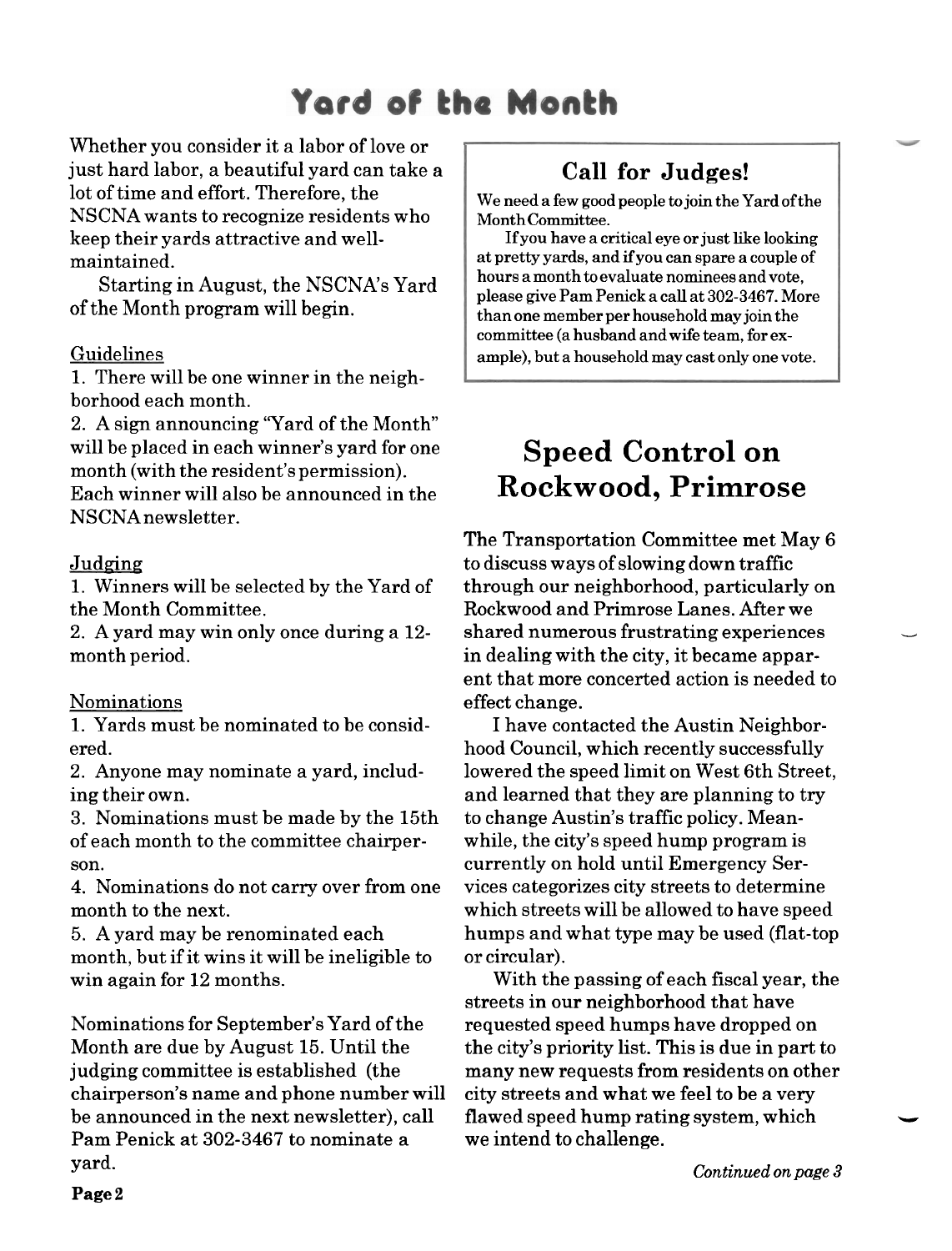Some neighborhoods with low priority greatly from lowered speed limits in our ratings have come up with money to fund neighborhood. part or all of their speed humps, which were then installed despite their low priority. Other neighborhoods, which choose not to or cannot afford to pay, must continue to wait. If any individual or group in our area wishes to pay for speed humps to be installed, they are free to do so, providing they obtain permission from Emergency Services and follow city regulations.

The Austin Neighborhood Council is currently seeking a ruling from the city attorney on whether the city has the authority to lower speed limits in neighborhoods while maintaining enforceability. There is some disagreement on this issue, but apparently most neighborhood representatives feel that the city does have the authority but refuses to use it. Should this ruling go in our favor, we could benefit

Generally speaking, I feel that we can be a bit more optimistic about traffic improvement due to coordination of our efforts with the Austin Neighborhood Council and with the new head of the Transportation Department. You can help by reporting all neighborhood auto accidents of any kind to the police and making sure they document it. This is very important in making your street a high priority for traffic control. Do not assume the police will automatically report an accident, because they don't.

The Transportation Committee cannot be aware of all traffic problems in our neighborhood without your input. If you have a specific concern about a traffic problem, call me at 459-0371.

> **Lane Pearson Chairman, Transportation Committee**

#### **Real Estate Market in North Shoal Creek**

#### Dear North Shoal Creek Neighbors:

My name is Felicia Morrison, and I have been your neighbor since 1989. I work in real estate, and I thought you might enjoy a comparative market analysis for our neighborhood.

#### **Homes Currently Listed for Sale:**

| <b>Real Estate Market</b><br>Dear North Shoal Creek Neighbors:<br>My name is Felicia Morrison, and I have been your n<br>you might enjoy a comparative market analysis for ou |                                         |              |              |  |
|-------------------------------------------------------------------------------------------------------------------------------------------------------------------------------|-----------------------------------------|--------------|--------------|--|
|                                                                                                                                                                               | <b>Homes Currently Listed for Sale:</b> |              |              |  |
| <b>BD-BA</b>                                                                                                                                                                  | Address                                 | $Price (\$)$ | <b>SQ FT</b> |  |
| $4 - 2$                                                                                                                                                                       | 8204 Sandalwood Cv. 109,900             |              | 1,608        |  |
| $3-1.75$                                                                                                                                                                      | 3103 Candlelight Ct.                    | 120,000      | 1,064        |  |
| <b>Homes With a Contract Pending:</b>                                                                                                                                         |                                         |              |              |  |
| <b>BD-BA</b>                                                                                                                                                                  | <b>Address</b>                          | $Price (\$)$ | SQ FT        |  |
| $4-2$                                                                                                                                                                         | 2706 Kerrybrook Ln.                     | 134,900      | 1,861        |  |
| $3-1.5$                                                                                                                                                                       | 8500 Stillwood Ln.                      | 85,000       | 1,051        |  |
| $3-2$                                                                                                                                                                         | 2705 Benbrook Dr. .                     | 124,000      | 1,665        |  |
| 3-2                                                                                                                                                                           | 8405 Stillwood Ln.                      | 102,000      | 1,383        |  |



#### **Homes Sold Since December 1995:**

|            | North Shoal Creek                                    |              |              |
|------------|------------------------------------------------------|--------------|--------------|
| ghborhood. | bor since 1989. I work in real estate, and I thought |              |              |
|            | <b>Homes Sold Since December 1995:</b>               |              |              |
| BD-BA      | Address                                              | $Price (\$)$ | <b>SQ FT</b> |
| $3 - 1.75$ | 2707 Ashdale Dr.                                     | 87,700       | 1,177        |
| $3-2$      | 8404 Millway Dr.                                     | 92,000       | 1,152        |
| 3-1.5      | 8404 Briarwood Ln.                                   | 96,000       | 1,051        |
| 4-2        | 8106 Logwood Dr.                                     | 100,000      | 1,494        |
| 4-2        | 8002 Briarwood Ln.                                   | 115,500      | 1,926        |
| $3-2$      | 2702 Clarkdale Ln.                                   | 115,500      | 1,830        |
| 3-1        | 8313 Franwood Ln.                                    | 82,200       | 1,141        |
| $3-2$      | 3008 Crosscreek Dr.                                  | 104,000      | 1,242        |
| 3-2        | 2710 Thrushwood Dr.                                  | 107,000      | 1,754        |
| $3-2$      | 8312 Millway Dr.                                     | 108,000      | 1,264        |
| 3-2        | 2703 Benbrook Dr.                                    | 119,000      | 2,046        |
| 4-3        | 3103 Stanwood Dr.                                    | 124,500      | 2,516        |

 $For all your real estate needs, call Felicia$ *at* **606-3399.**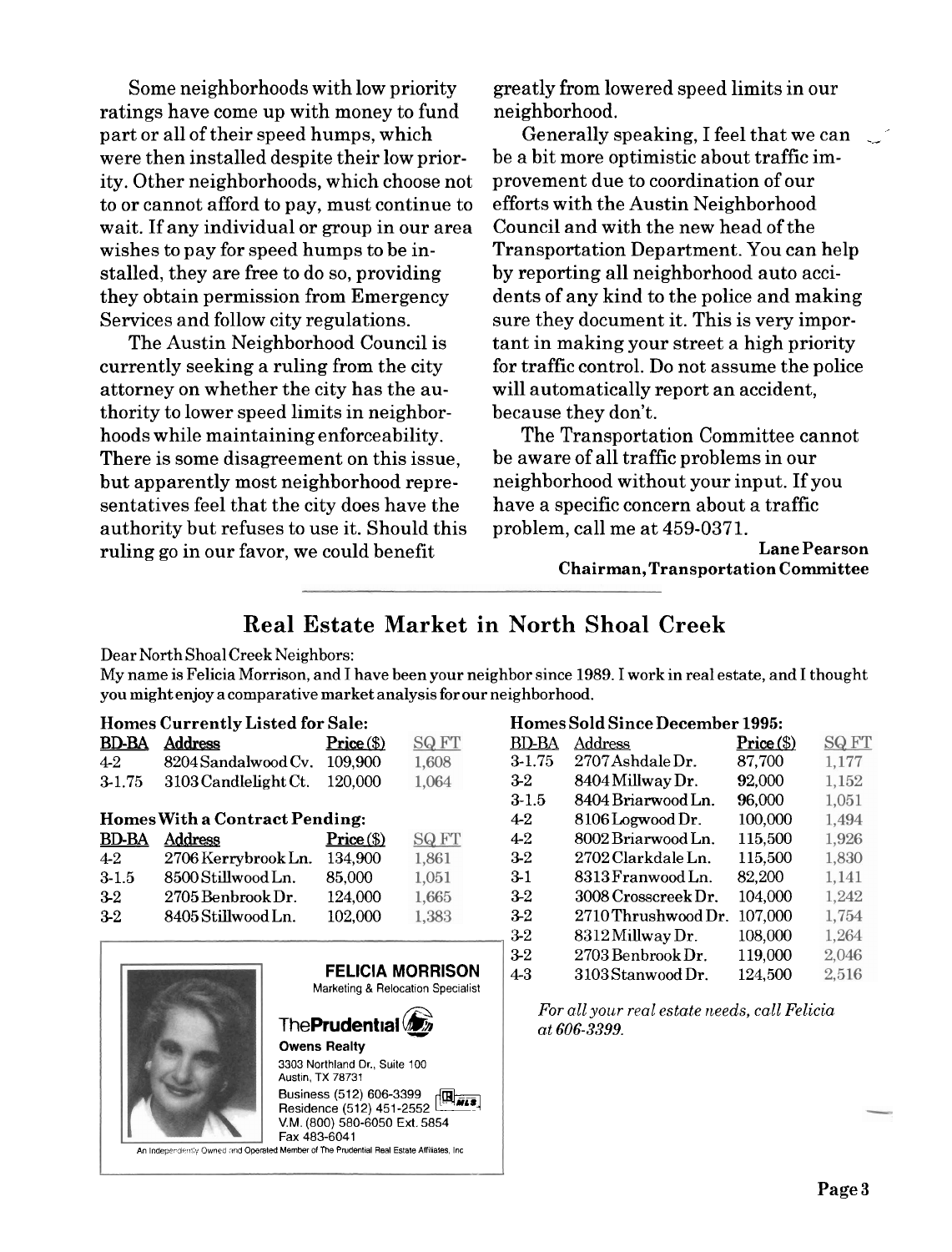## **NSCNA Minutes of the April 22, 1996 Meeting**

The meeting was called to order at 6:40 p.m. by the president, Margo Courreges.

In the absence ofthe secretary, Lynda Oakes, the president gave a briefreport on the January meeting.

The treasurer, Harold Anderson, reported that the current membership represented **3** 1 households. The balance in the Association's bank account was **\$932.98.** 

A report was given by Pat Sullivan, amember ofthe Lucas Tract committee. She indicated that in a meeting withRobert Ohler, prospective buyer, the committee learned that another developer had shown interest in the residential areaofthe tract, so there is the possibility that Mr. Ohler's bid will not be accepted by the trustees. He has spent a great dealofmoney onengineering studies ofthe water drainage problem and the city requirements for drainage ofthe property. **IfMr.** Ohler's bid is not

accepted and the other developer becomes actively involved, there may be a request for zoning changes, and the committee is opposed to any change in the zoning at this time. The committee sent aletter ofthe Association's endorsement of Mr. Ohler's proposal to the attorney representing the Lucas Tract trustees.

A report was given by a member ofthe committee investigating the possibility of having speed humps installed onRockwood and Primrose Lanes. Inconversations with city employee JoanHudson, the committee member was informed that the volume of traffic is sufficient to allow for their installation, but theNeighborhood Association would have to provide **\$3,000** before the City would commit additional funds to cover the cost of the speed humps. Lane Pearson volunteered to chair the committee and indicated that he would call an immediate meeting ofthe committee and actively pursue other ways to get speed humps installed. This committee was also urged to request city signs indicating the speed limit on Rockwood Lane.

Other Association members reported recent burglaries ofhomes and cars and instances of vehicles driving through yards. The president urged members to call the police whenany suspicious personsare seenin theneighborhood. Another member suggested that we ask the police department to send one ofthe regular neighborhood patrol member suggested that we ask the police depart-<br>ment to send one of the regular neighborhood patrol<br>units to attend our next meeting.<br>A motion was made to hold Association

A motion was made to hold Association meetings every other month and to have the bimonthly newsletter printed and distributed on alternating months. This motion was seconded and passed by a majority ofthe members present. The president will arrange this schedule.

The meeting adjourned at **7:30** p.m.

**Ida Fisher Acting Secretary** 

#### **HELP WANTED**

**The NSCNA Newsletter needs ad solicitors. We need ads in order to pay for production of the newsletter. If you would like to help keep the newsletter coming and can**  . - **volunteer a few hours a month to solicit**  from of the newsletter. If you would like to<br>help keep the newsletter coming and can<br>volunteer a few hours a month to solicit<br>ds, we'd love to hear from you. This is a<br>good way you can help out the neighbor**hood. call- Felicia Morrison at 451-2552.** 

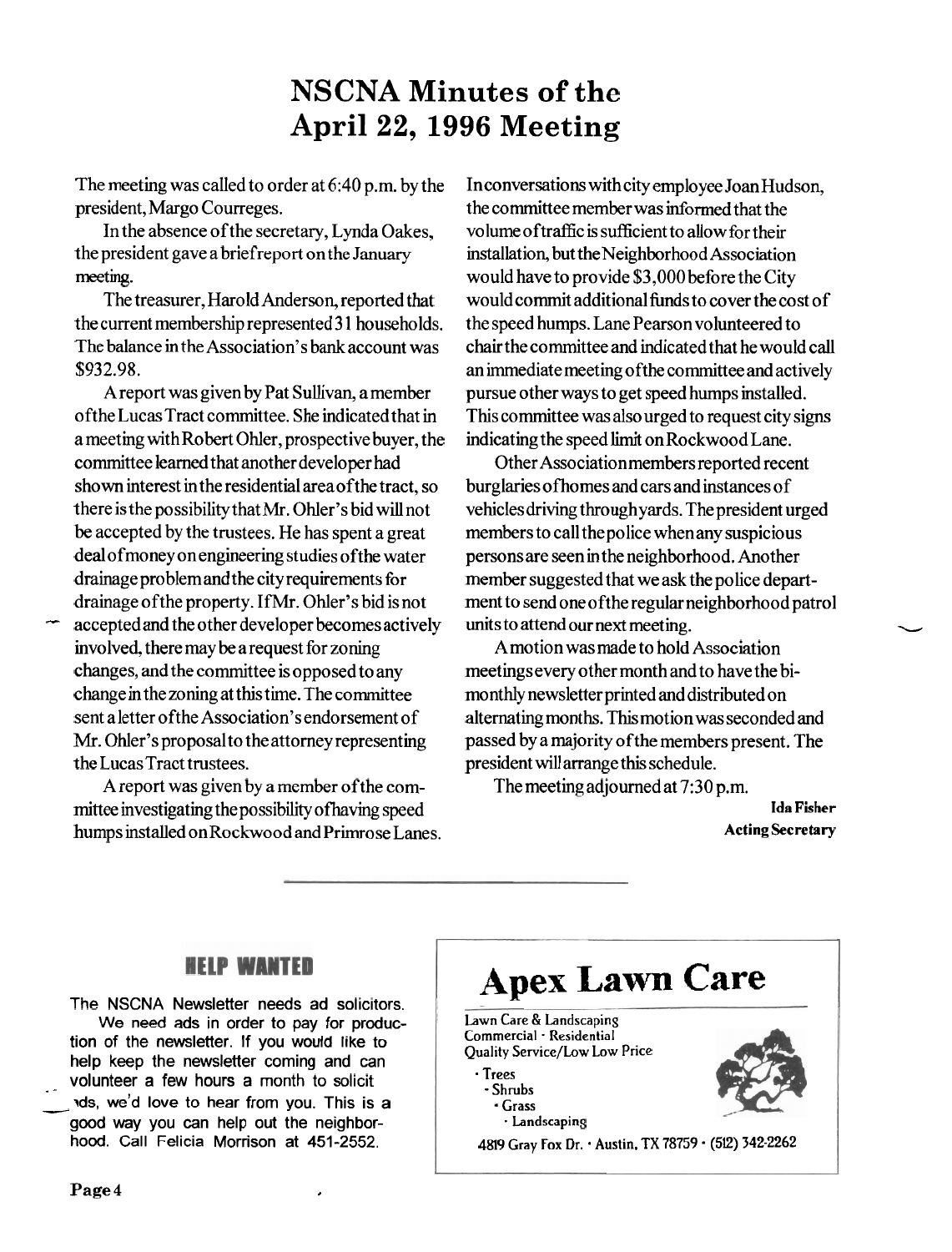## **I** Museum Museum **I** Advertise in the NSCNA Newsletter

**I**  If your business would like to run an ad, please complete this coupon and mail it with your check (made out to the North Shoal Creek Neighborhood Association) to Pam Penick, 8509 Daleview Drive, Austin, TX 78757.

| Name of business                                          |                  |                                                                      |  |
|-----------------------------------------------------------|------------------|----------------------------------------------------------------------|--|
| Type of business experiences                              |                  |                                                                      |  |
| Your name                                                 |                  |                                                                      |  |
|                                                           |                  |                                                                      |  |
| Camera-ready artwork (logo, etc.) available? Yes __ No __ |                  |                                                                      |  |
|                                                           |                  |                                                                      |  |
| Comments:                                                 |                  |                                                                      |  |
|                                                           |                  | Distribution: Bimonthly; reaches approximately 720 NSCNA households. |  |
| Rates per issue: Business card: \$10                      |                  | $1/2$ page: $$60$                                                    |  |
|                                                           | $1/4$ page: \$40 | Full page: \$100                                                     |  |

**LIIIIIIIIIIIIIIIIIIIIIIIIIIIIIIIIIIIIIJ** 

## **Neighborhood Senrice Directory**

*This service directory will list the names and ages of North Shoal Creek children who wish to offer their services. Listings are free. Names will be carried for two consecutive news1etters;afler that, you must renew your listing by calling 302-3467.* 

To place a listing, mail your completed coupon to Pam Penick, 8509 Daleview Drive, Austin, TX 78757, ٠ or call 302-3467.

| Check a box to indicate which service Name: |             |                  |
|---------------------------------------------|-------------|------------------|
| you would like to provide:                  |             |                  |
| ם ו                                         | Babysitting |                  |
| I O I                                       | Pet sitting |                  |
|                                             | Lawn mowing |                  |
|                                             |             | Your age: $\_\_$ |

| <b>Join the Neighborhood Association</b>                                                                                                                                                                                                                                                                                                                        |
|-----------------------------------------------------------------------------------------------------------------------------------------------------------------------------------------------------------------------------------------------------------------------------------------------------------------------------------------------------------------|
| Help support the North Shoal Creek Neighborhood Association by joining today.<br>Membership (with voting privileges) costs only \$10 a year. To join, please complete<br>this coupon and mail it with a check for \$10.00 (made out to the North Shoal Creek Neighborhood<br>Association) to Harold Anderson, Treasurer, 2802 Benbrook Drive, Austin, TX 78757. |
| Phone:                                                                                                                                                                                                                                                                                                                                                          |
| Address:                                                                                                                                                                                                                                                                                                                                                        |
| Please check one: Renewal: New Member:                                                                                                                                                                                                                                                                                                                          |
| Please note that dues are collected annually for the period January through December.<br>Dues may be paid in the middle of the year, but they will be due again the following January.                                                                                                                                                                          |

**I I** 

I